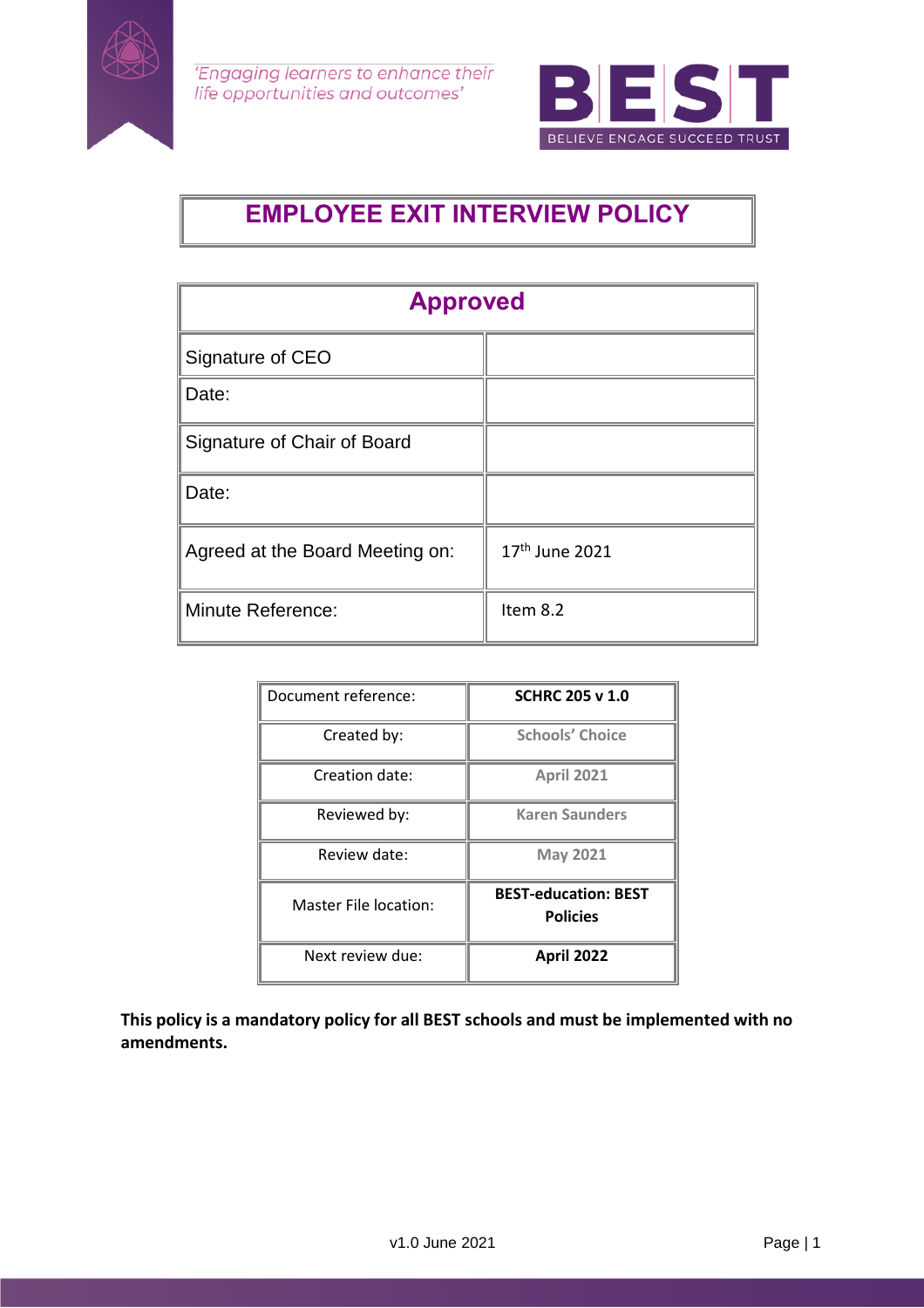## Contents

| 2. |  |  |
|----|--|--|
| З. |  |  |
|    |  |  |
|    |  |  |
|    |  |  |
|    |  |  |
|    |  |  |
|    |  |  |
|    |  |  |
| 6. |  |  |
| 7. |  |  |
|    |  |  |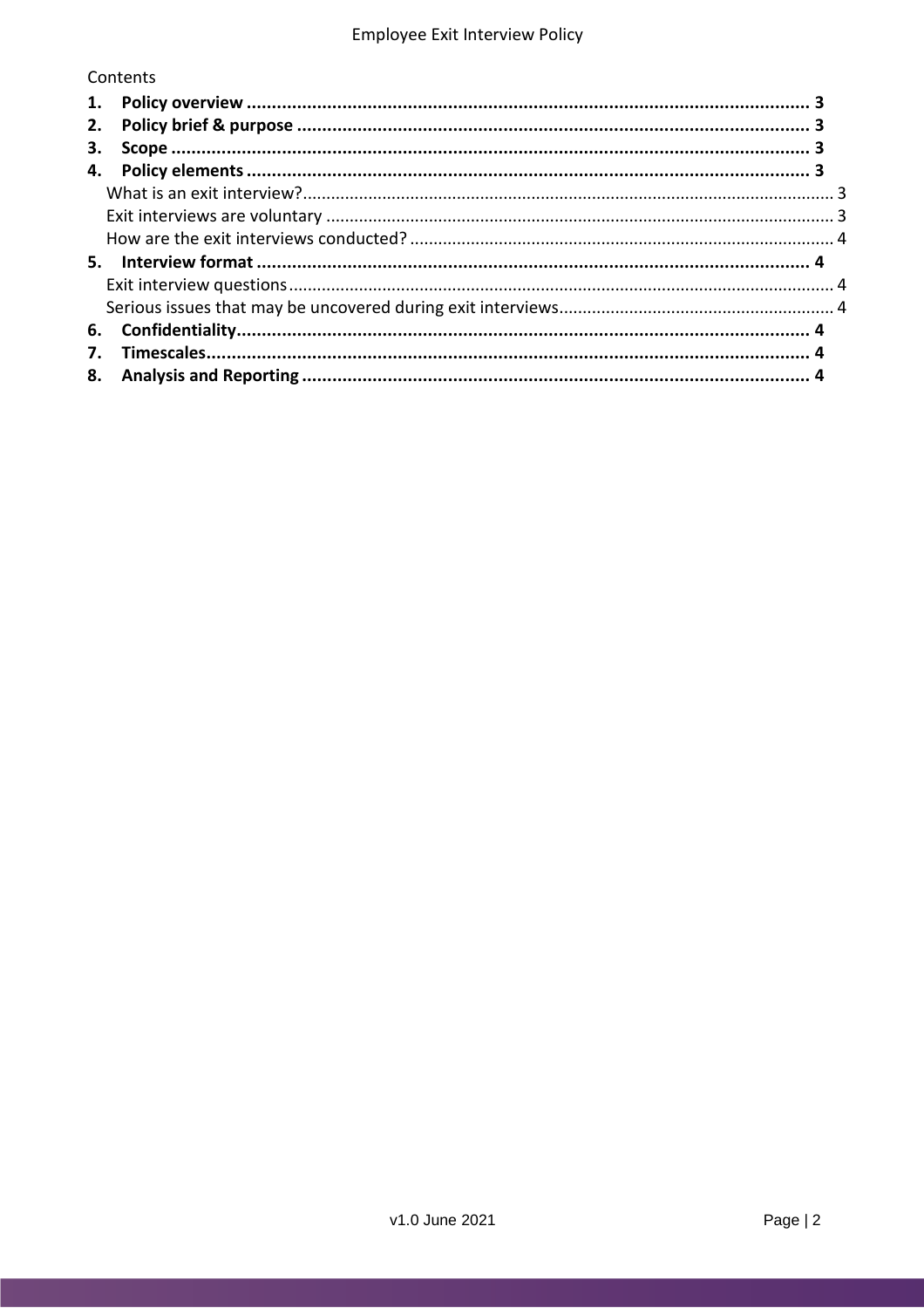#### **1. POLICY OVERVIEW**

<span id="page-2-0"></span>Exit interviews provide valuable feedback on how well we are performing as an employer. They help us identify where change is necessary to improve the employment experience with us.

This policy provides a framework to receive feedback from employees leaving the Trust.

## **2. POLICY BRIEF & PURPOSE**

<span id="page-2-1"></span>Our employee exit interview policy presents our method of gathering useful information about our Trust from employees who leave. When employees leave our Trust, they may feel more comfortable sharing experiences they had while working for us.

Specifically, we want to discover:

- Why an employee is leaving.
- What an employee liked or disliked about their school and our Trust.
- What we can improve to make our workplace more efficient and pleasant.
- Any trends requiring attention or any opportunities for improving the Trust's ability to respond to employee concerns; and to allow the trust to improve and continue to develop recruitment and retention strategies aimed at addressing these issues.

## <span id="page-2-2"></span>**3. SCOPE**

This policy covers the procedures to be adopted regarding exit interviews when employees leave the Trust's employment.

#### <span id="page-2-3"></span>**4. POLICY ELEMENTS**

#### <span id="page-2-4"></span>**What is an exit interview?**

Exit Interviews are discussions with employees who are leaving the Trust aimed at exploring their reasons for leaving and to discover areas we can improve in.

In-person interviews (including via video platform) help us gather more granular insight. We may use questionnaires or phone interviews, if employees find those more convenient.

We use an external provider called Schools' Choice HR to conduct exit interviews on the Trust's behalf.

The school's HR officer is responsible for informing the nominated person at Schools' Choice that there is a leaver and an exit interview is required. The nominated person will then contact the leaver via email to invite them to attend an exit interview at a mutually convenient time. Immediate supervisors/line managers will not participate in these interviews.

The nominated person at Schools' Choice for our Trust is Sam Painter, HR Consultant.

#### <span id="page-2-5"></span>**Exit interviews are voluntary**

There won't be any repercussions for employees who choose not to participate. If an employee chooses to participate in an exit interview, they will be encouraged to be honest, candid, and constructive in their responses. The information received through exit interviews will be confidential. No specific information that could possibly be traced back to an ex-employee will be disseminated or discussed.